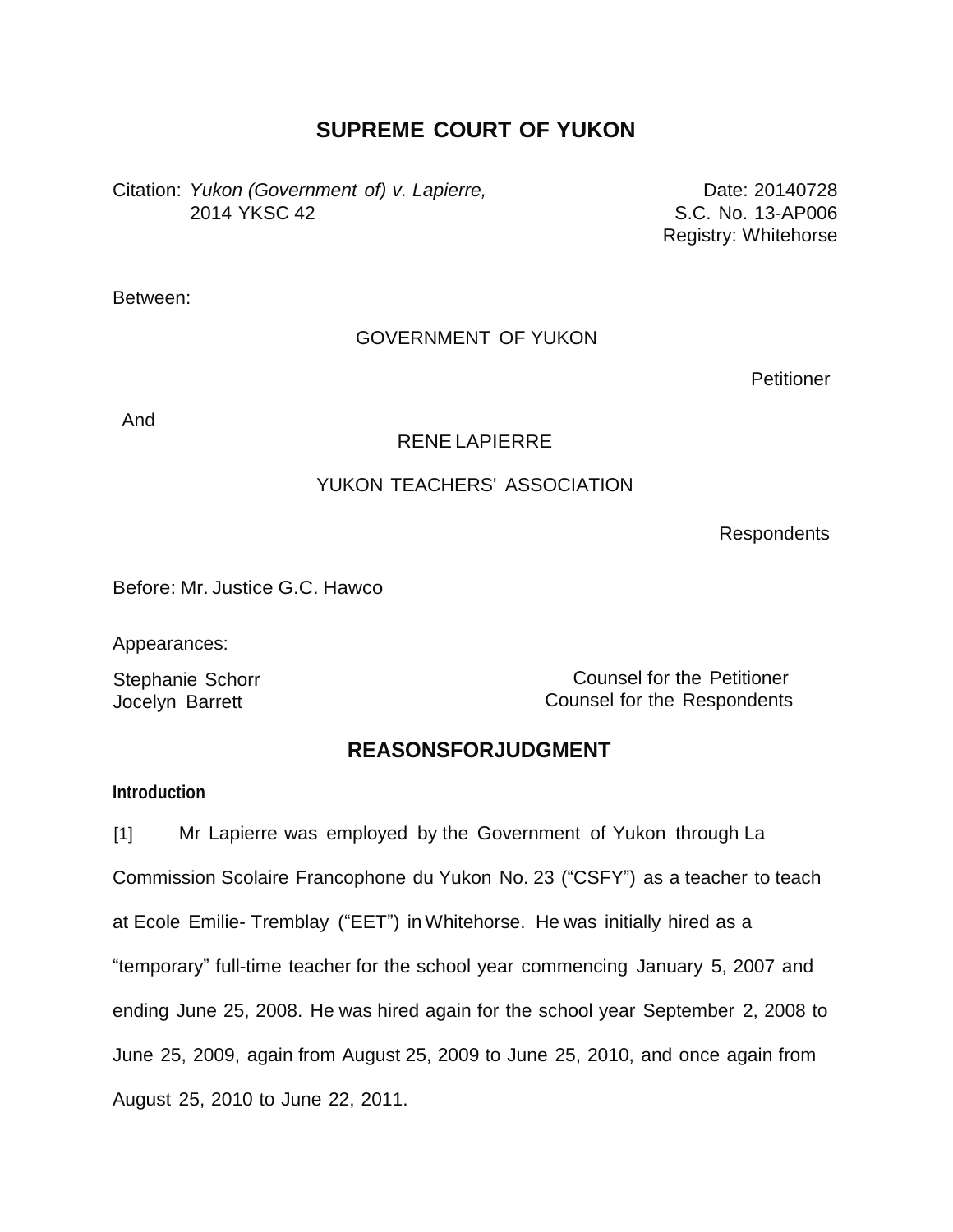[2] On May 10, 2010, Mr Lapierre submitted a grievance (367-YG-17) alleging

that as of the beginning of 2009-201O school year, his third consecutive temporary

position, he was a permanent employee.

[3]- This grievance was filed ten months late under the *Education Labour*

*Relations Act* ("the Act"), but the Government of Yukon did not raise this as a

defense during the grievance proceedings.

[4] The relevant sections of the Act are sections 106 and 109. Section 106

states:

Probation for school personnel

106(1) A person employed pursuant to this Act is on probation for two years from the date of commencement of employment.

At any time during the probationary period, the superintendent may terminate the employee's contract of employment on giving 30 days prior written notice specifying the reasons for the termination to the employee.

The probationary period for an employee may be extended for a period of one year by agreement of the bargaining agent, the employee, and the superintendent.

Any employee who is terminated during a probationary period by a superintendent shall have the right to appeal the decision to the deputy minister and not pursuant to section 63 of this Act.

An employee who is on probation shall be evaluated during the first year of probation and shall be evaluated in the second year of probation on or before March 31 of that year.

When the probationary period is extended for a period of one year, the employee who is on probation shall be evaluated in the third year of probation on or before March 31 of that year.

When no notice of termination is given during the probationary period, the contract of employment of the employee shall continue until and unless terminated in accordance with this Act.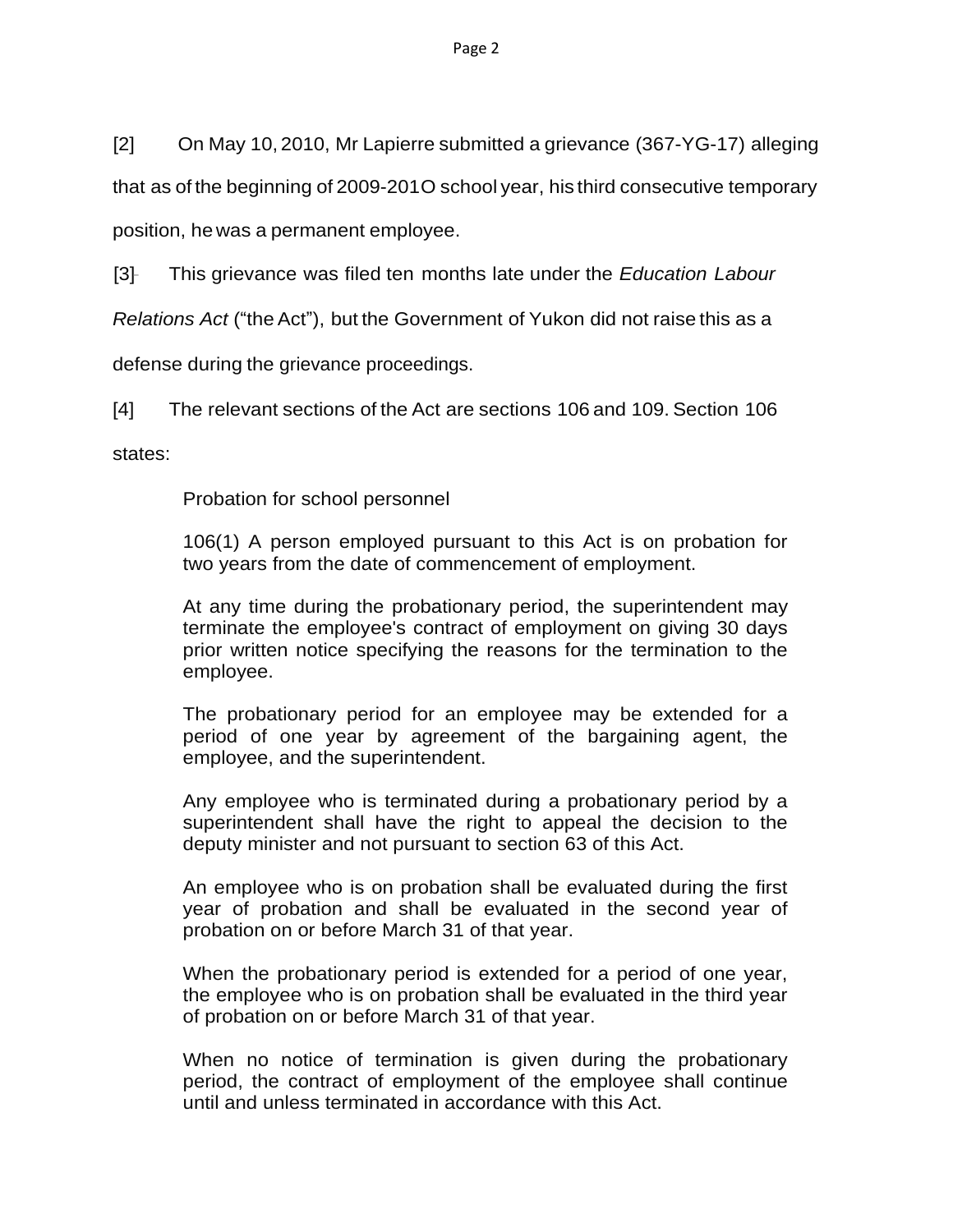(8) When an employee has been employed on a temporary basis in one teaching position for an entire school year and is on probation for the next school year, the temporary employment period shall be counted in the calculation of the probationary period.

[5] Section 109 provides:

Temporary employment

109(1) An employee may be employed on a temporary basis during part or all of a school year as may be agreed to by the employee and the superintendent and the employment may be reviewed for part or all of the next school year.

Despite subsection (1), the period of employment for an employee who is employed on a temporary basis may be renewed for more than 2 consecutive school years by the deputy minister in exceptional circumstances.

Any employee who is employed on a temporary basis shall be evaluated at least once in each school year by either the principal or the superintendent.

[6] On May 20, 2010, the deputy minister of Education wrote to Mr Lapierre

stating that pursuant to section 109(2) of the Act, Mr Lapierre was employed as a

temporary employee for a third consecutive school year in circumstances which she

deemed exceptional, namely, the fact that the circumstances were to facilitate the

conclusion of anAgreement between the Minister of Education and the President of

CFSY enabling a three-year pilot project to offer the FineArts and Sports/Nature

Programs at EET.

[7] ln August of 2010, Mr Lapierre was offered another temporary position for

2010- 2011 because the Supreme Court of Yukon had ordered the Government of

Yukon to fund certain teaching positions as EET on an interim basis.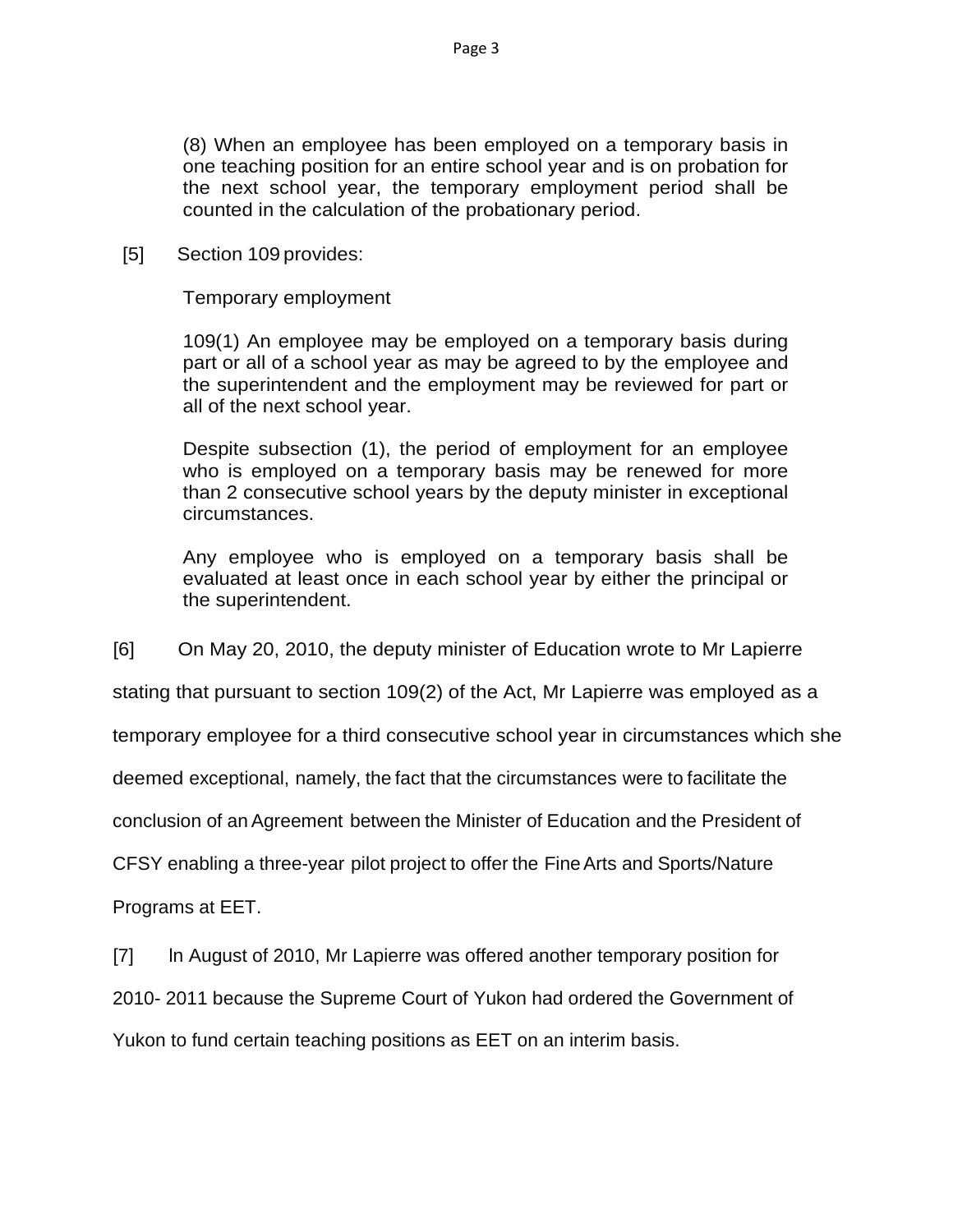[8] On April 4, 2011, the Government of Yukon delivered a letter terminating Mr Lapierre's employment effective immediately with 15 days' pay in lieu of notice pursuant to the Temporary Teaching Regulation, 2001/123. This termination was grieved by Mr Lapierre (367-YG-18).

[9] On March 2, 2012, the employer offered an appointment to Mr Lapierre as a temporary teacher for the period of March 19, 2012 to June 15, 2012 at Ecole Whitehorse Elementary School.

[10] The grievances proceeded and on July 10, 2013, a decision was given by the Adjudicator, Mr Steven B. Katkin, whereby he allowed Mr Lapierre's grievances and ordered him to be reinstated.

[11] That decision has been appealed. That is the matter before me. On May 26, 2014, I heard argument, having received briefs from counsel beforehand.

#### **Issues**

[12] The two issues before me are firstly, what is the appropriate standard of review.

[13] The second issue is, depending upon the standard of review, albeit either correctness or reasonableness, can or should the decision of the Adjudicator be set aside.

#### **Decision**

[14] In my view, the standard of review is one of reasonableness. I am further of the view that the decision of the Adjudicator was reasonable and that the decision ought not be set aside.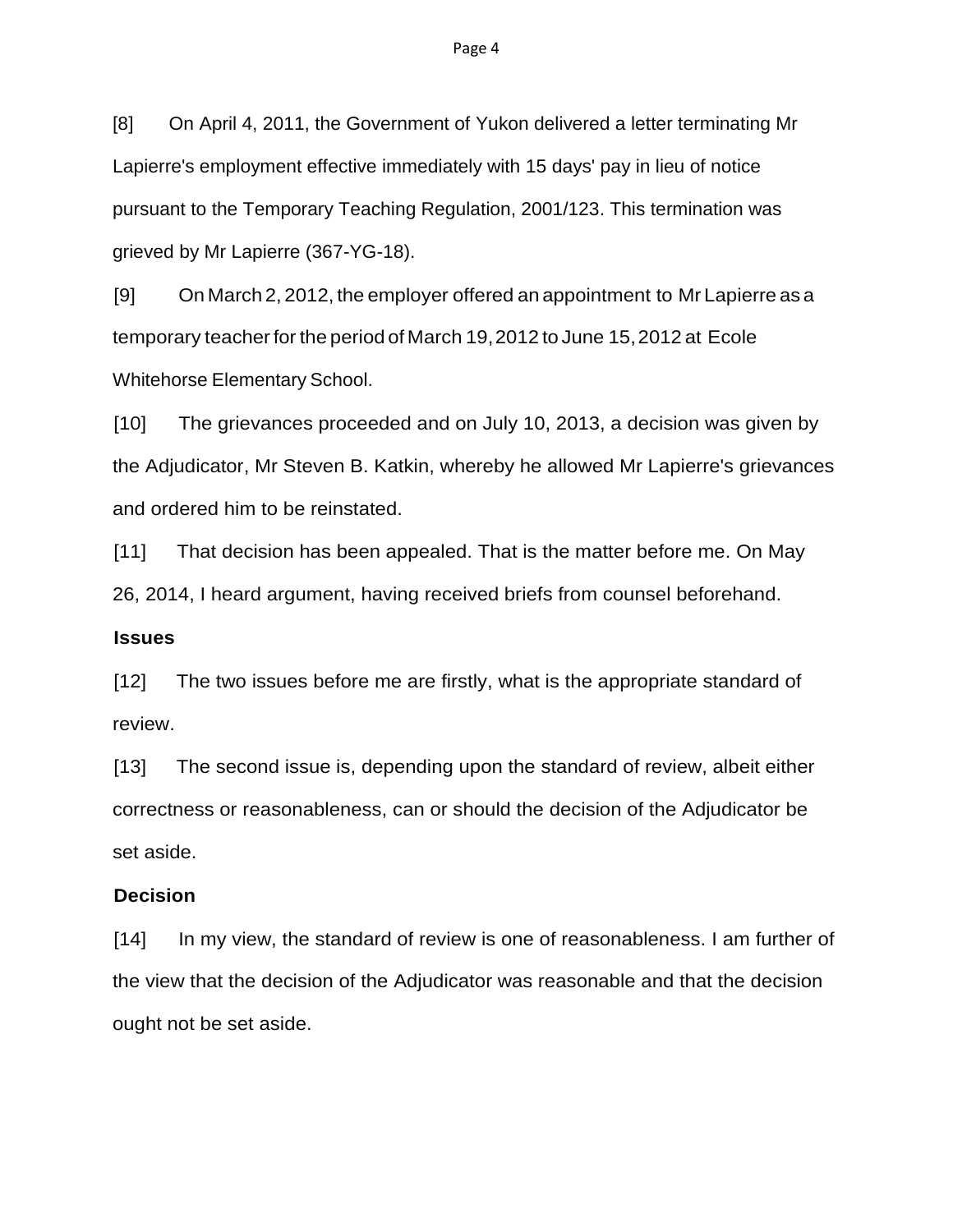# **Reasoning**

# *Standard of Review*

[15] This appeal is pursuant to section 95 of the Act which states:

Appeal to Supreme Court

95(1) The Supreme Court has jurisdiction to hear and determine an application to review and set aside a decision or order, other than a decision or order of an administrative nature not required by law to be made on a judicial or quasi-judicial basis, made by or in the course of proceedings before an adjudicator, upon the ground that the adjudicator

failed to observe a principle of natural justice or otherwise acted beyond or refused to exercise its jurisdiction;

erred in law in making its decision or order, whether or not the error appears on the face of the record; or

based its decision on an erroneous finding of fact that it made in a perverse or capricious manner or without regard for the material before it.

[16] As the employer argued, this section specifically states the standard appeal

grounds: a breach of natural justice principles; a jurisdictional error(s); an error(s) in law

which does not have to appear on the face of the record; and "palpable and

overriding" error in fact or misapprehension of the evidence.

[17] The employer has argued that in arriving at his decision, Mr Katkin

interpreted section 106 and section 109. Indoing so, hisdecision is reviewable and

may be overturned if he erred in his interpretation. The standard of review is, the

employer argues, one of correctness. No deference ought to be given and it matters

not that the decision may be "reasonable".The issue is merely whether it is correct.

[18] The Respondents have argued that even if the arbitrator did interpret the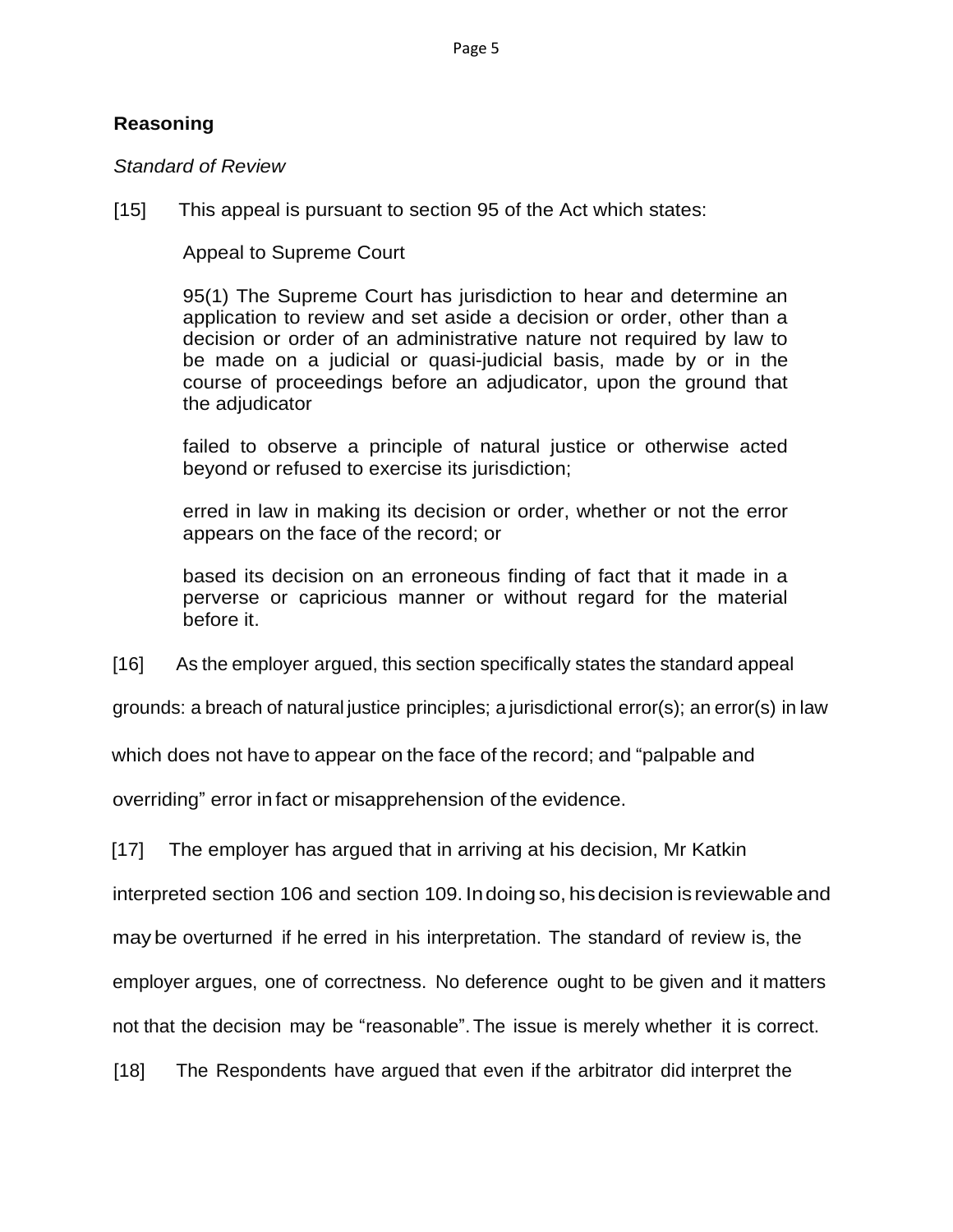statute, the standard of review is one of reasonableness, not correctness.

[19] The Supreme Court of Canada has made a number of pronouncements with respect to judicial reviews and appeals of this nature. Their most recent decision is *Canadian National Railway Company vAttorney General of Canada,* 2014 SCC 40.

The issue in that decision appears to have been related to an agreement made

between Peace River Coal Inc. and the CNR. The Canadian Industrial

Transportation Association, one of the respondents, had sought to have the Governor

in Council vary a decision of the Canadian Transportation Agency which related to a

tariff established under the agreement. The issue before the Supreme Court was

whether the standard of review by the Governor in Council, which had rescinded the

decision of the Canadian Transportation Agency,was correctness or reasonableness.

[19] The Supreme Court found that the pivotal decision of the Supreme Court in

*Dunsmuir v New Brunswick*, [2008] 1 SCR 190 applied to administrative decision-

makers generally and not just to administrative tribunals and therefore applied to

adjudicative decisions of the Governor in Council made under section 40 of the

Transportation Act and that the applicable standard of review was reasonableness.

At para 55, the Court stated:

It is now well established that deference will usually result where a decision maker is interpreting its own statute or statutes closely connected to its function, with which it will have particular familiarity (Dunsmuir, at para. 54; Smith v. Alliance Pipeline Ltd., 2011 SCC 7, [2011] 1 S.C.R. 160, at para. 28; Alberta (Information and Privacy Commissioner) v. Alberta Teachers' Association, 2011 sec 61, [2011] 3 S.C.R. 654, at para. 30). In such cases, there is a presumption of deferential review, unless the question at issue falls into one of the categories to which the correctness standard applies: constitutional questions, questions of law that are of central importance to the legal system as a whole and that are outside of the adjudicator's expertise,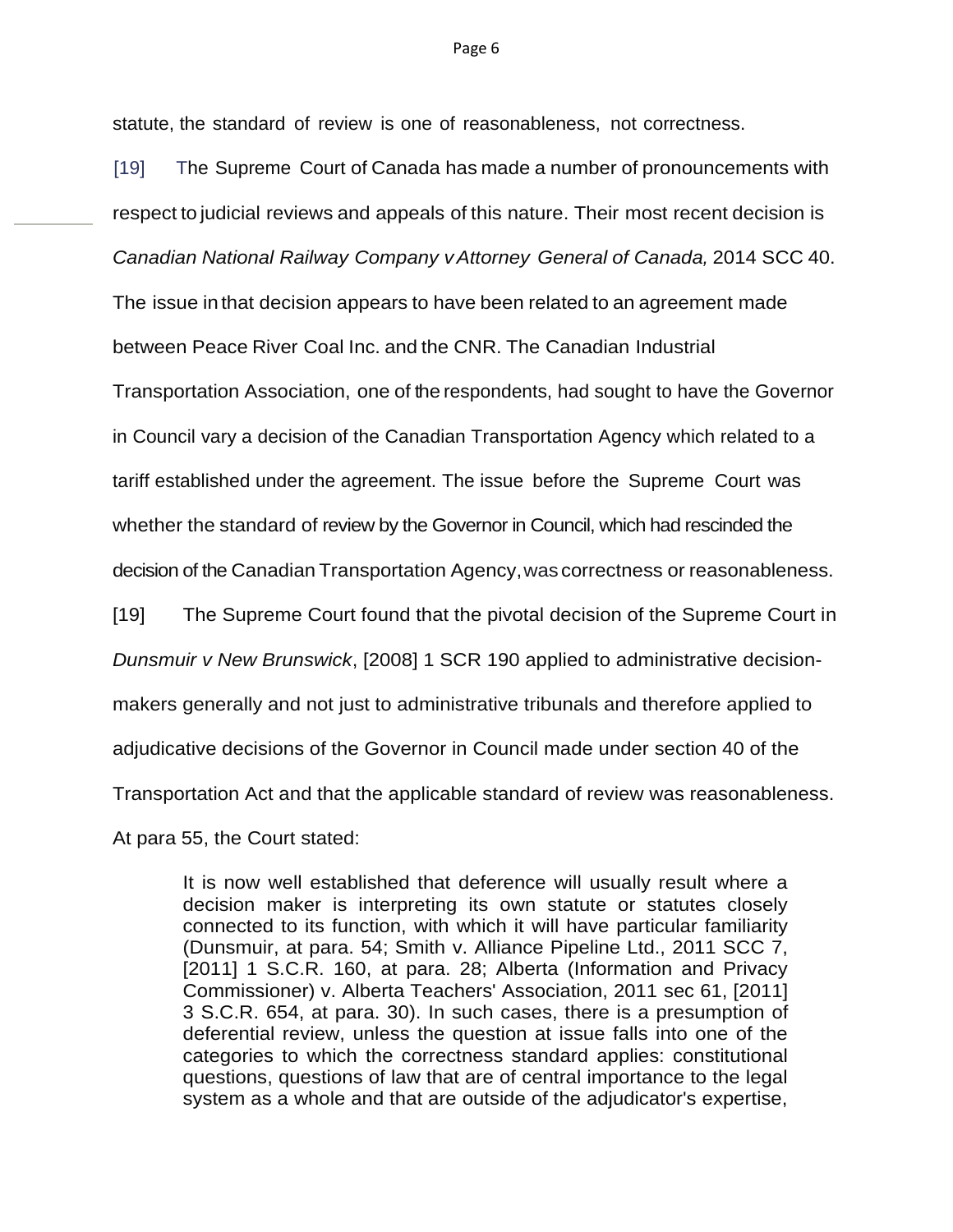questions regarding the jurisdictional lines between two or more competing specialized tribunals, and the exceptional category of true questions of jurisdiction (Dunsmuir, at paras. 58-61, and Alberta Teachers' Association, at para. 30, citing Canada (Canadian Human Rights Commission), at para. 18, and Dunsmuir, at paras. 58-61).

[20] I have been advised by both counsel that Mr Katkin is indeed an

experienced adjudicator/arbitrator. He had a "particular familiarity" with the Act in

question. He appears to have gone through the evidence with a great deal of care,

beginning with the Agreed Statement of Facts and continuing with the evidence of

Mr Lapierre himself, the president of the Yukon Teachers' Association, Ms Katherine

Mackwood, Ms Taillefer, the executive director of CSFY, Mr Marc Chamagne, and

Mr Pierre Picard.

[21] He then went through the arguments of both parties. Following this, he gave

his reasons for reaching his conclusions.

[22] Irefer to these particular statements by Mr. Katkin:

[238] In my view, that date [September 5, 2007] also serves as recognition by the employer of the griever's date of commencement of employment within the meaning of subsection 106(1) of the ELRA....

[239] Third, the employer's argument does not support the object of the ELRA, namely, labour relations and employment relationships. If the employer's argument were followed to its logical conclusion, employees employed on consecutive term contracts of one school year each for more than two years would be in a continual state of probation throughout the period of their employment. Indeed, the employer argued that the grievor remained on probation during his fourth term contract.

[242] It is a well-known labour relations principle that employees who have not completed their probationary periods generally do not enjoy the same level of employment security as those who have. However, if correct, the employer's argument would have the effect that temporary employees employed on successive term contracts would)f terminate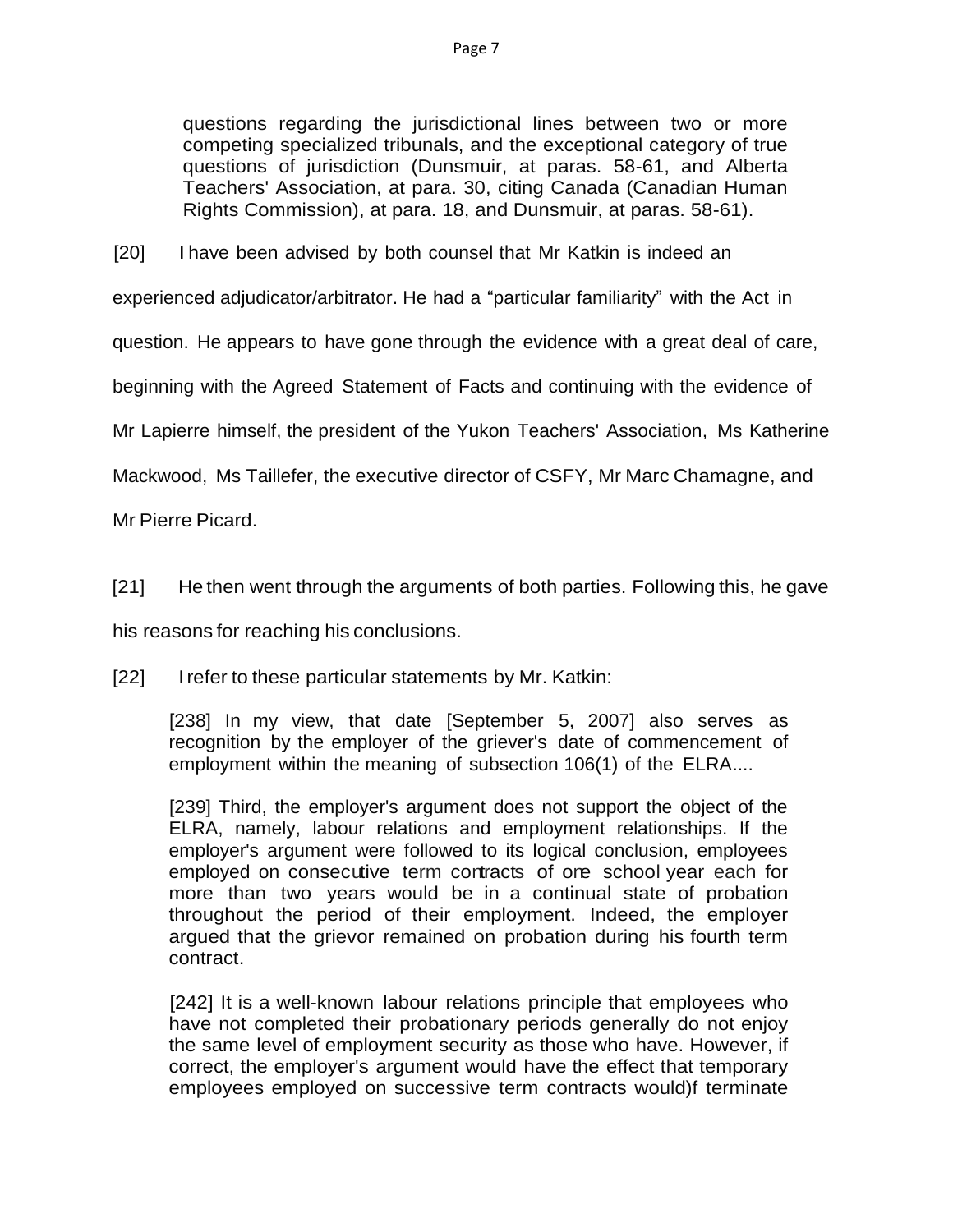be denied the right of availing themselves of the grievance procedure or of referring a grievance to adjudication under the ELRA, as each contract year would be considered a separate probationary period. In my view, the denial of such fundamental rights is contrary to the intent of section 106 and moreover, is inconsistent with the object of the ELRA....

[243] Therefore, I conclude that, under section 106 of the ELRA, in view of the absence of an agreement to extend his probationary period, the grievor was on probation for two years from the date of commencement of his employment, September 5, 2007. Accordingly, the grievor was on probation for the 2007-2008 and 2008-2009 school years, and the evidence showed that his evaluations were satisfactory for each of those years. As his employment was not terminate during the probationary period, the grievor's employment status must now be determined.

[255] Therefore, I conclude that the normal and ordinary meaning of the language of subsection-s 109 (1) and (2) of the ELRA clearly indicates that, absent exceptional circumstances deemed by the deputy minister, an employee under the ELRA may not be employed on a temporary basis for more than two consecutive years.

[256] The grievor successfully completed the two-year probationary period, during which he was employed on a temporary basis. Based on the above, I find that, upon the completion of his second year of temporary employment, barring the existence of "exceptional circumstances" as determined by the deputy minister, the griever was no longer employed on a temporary basis, but had acquired the status of a permanent full-time employee with all the rights that flow therefrom, including the layoff provisions under the collective agreement.

[264] Subsection 109(2) of the ELRA states that the employee's period of temporary employment " may be renewed ... by the deputy minister in exceptional circumstances." In my view, the normal and ordinary meaning of this language presupposes that the exceptional circumstances must exist contemporaneously with the renewal of the temporary contact. Otherwise, there would be no legally valid basis for the deputy minister to exercise his or her discretion to extend an employee's temporary employment status for a third consecutive school year.

[265] It would be illogical to construe subsection 109(2) of the ELRA to mean that the deputy minister may exercise his or her discretion at any time after the renewal of an employee's third consecutive school year of temporary employment. Such a construction would mean that the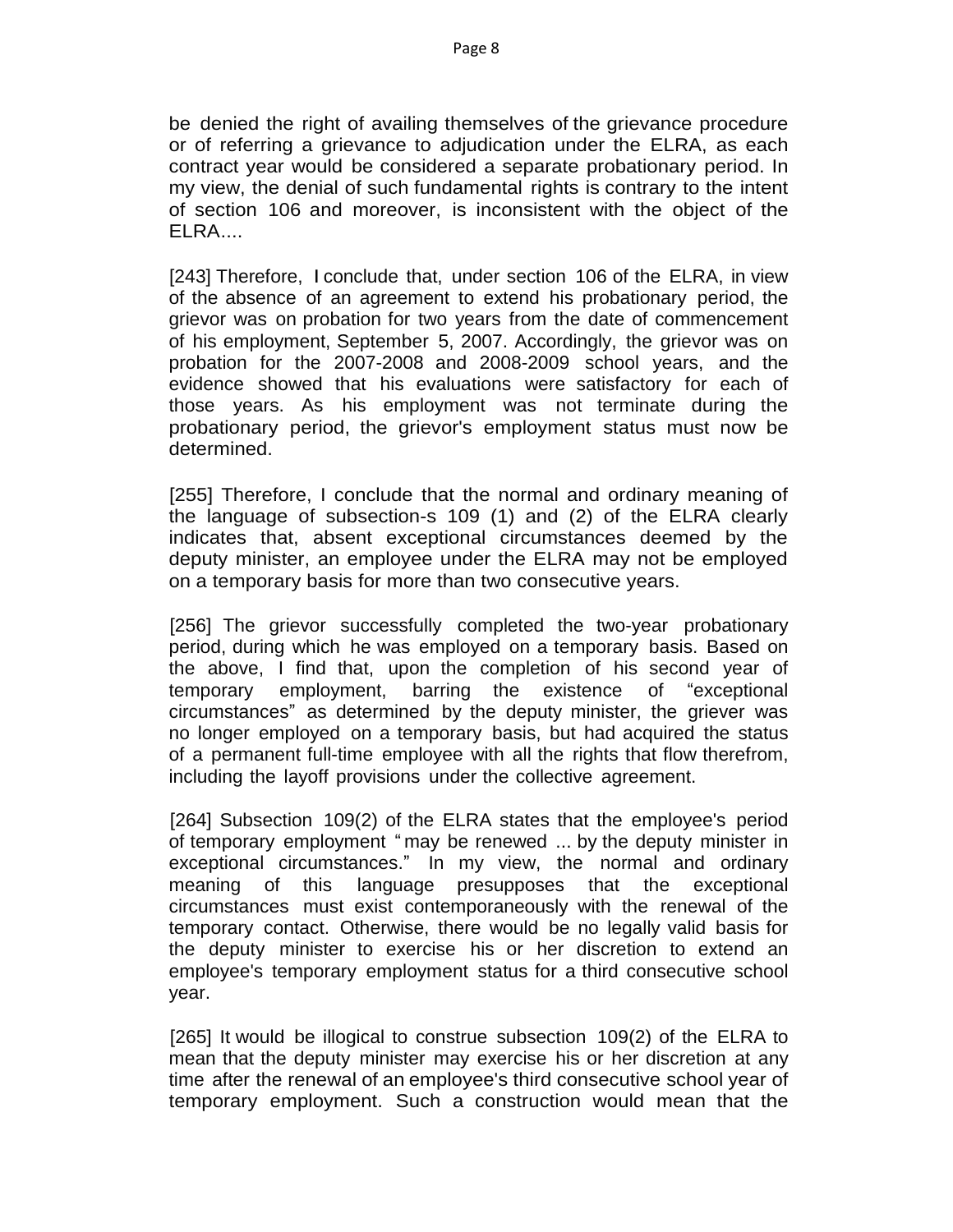deputy minister could with impunity prolong an employee's temporary status indefinitely by claiming the existence of exceptional circumstances during the employee's term of employment. This would make it all too easy for the employer to subvert the intention of the legislation and justify its decision after the fact. In so doing, the employer would evade the obligations it may have towards employees who have completed the initial two-year period of temporary employment under subsection 109(1). Moreover, the effect of such action would interfere with an employee's expectation and right to end their temporary employment status after two consecutive school years. That cannot be the intent of subsection 109(2).

[23] Mr Katkin gave his decision on July 10, 2013. On February 11, 2014, the

Court of Appeal of Yukon gave a decision in *La Commission Scolaire*

*Francophone du Yukon No. 23 v Procureure generale du Territoire du Yukon,*

2014 YKCA 4. That case was a section 23 Charter challenge with a number of

issues which are not relevant to the issue before me or which was before Mr

Katkin, however, it did involve a consideration of same section 109 with which Mr

Katkin and this court is concerned. At para 210 of their decision, the Court of

Appeal said this:

The scheme of the statute is clear. Teachers and other ordinary employees may be employed on a "term" or "temporary" basis, but only for a limited time. Unless there are "exceptional circumstances" they must become permanent employees after two consecutive years. Because the statute deals with term employee exhaustively in s. 109, it is apparent that s. 106(7) cannot be read as dealing with anything other than permanent employment.

[24] Obviously, this was dicta and is not binding. But it is undoubtedly persuasive.

It is supportive, in my respectful view of the reasoning of Mr Kalkin.

[25] In the end result, Iam quite satisfied that Mr Katkin's decision was not only not a "palpable and overriding error'", but was reasonable, in looking at all of the circumstances. He considered that it was simply inappropriate, and unfair, to